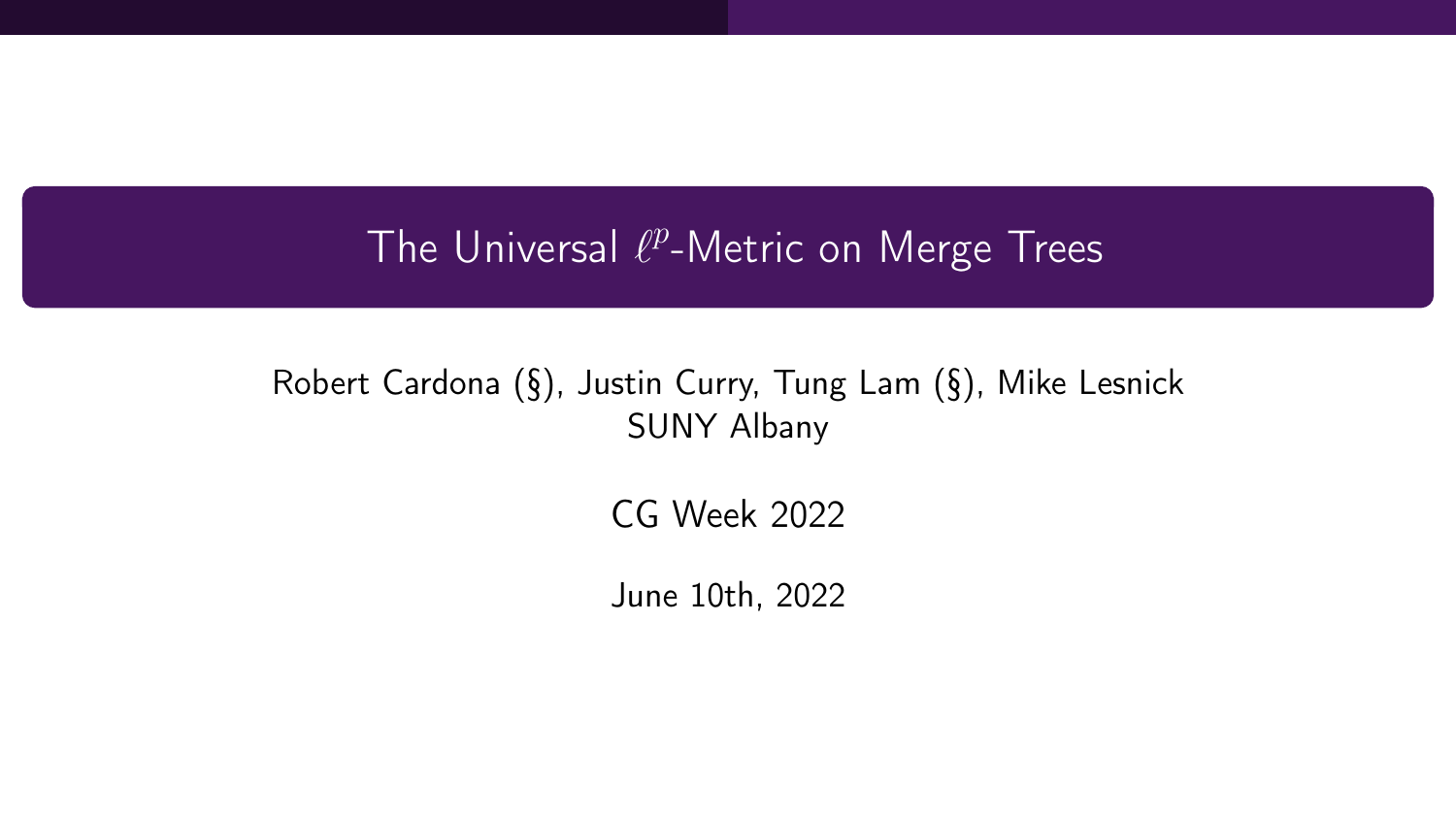#### <span id="page-1-0"></span>**1** [The 5-Minute Overview](#page-1-0)

#### 2 The p[-Presentation Distance on Merge Trees](#page-8-0)

**3** [Stability and Universality](#page-18-0)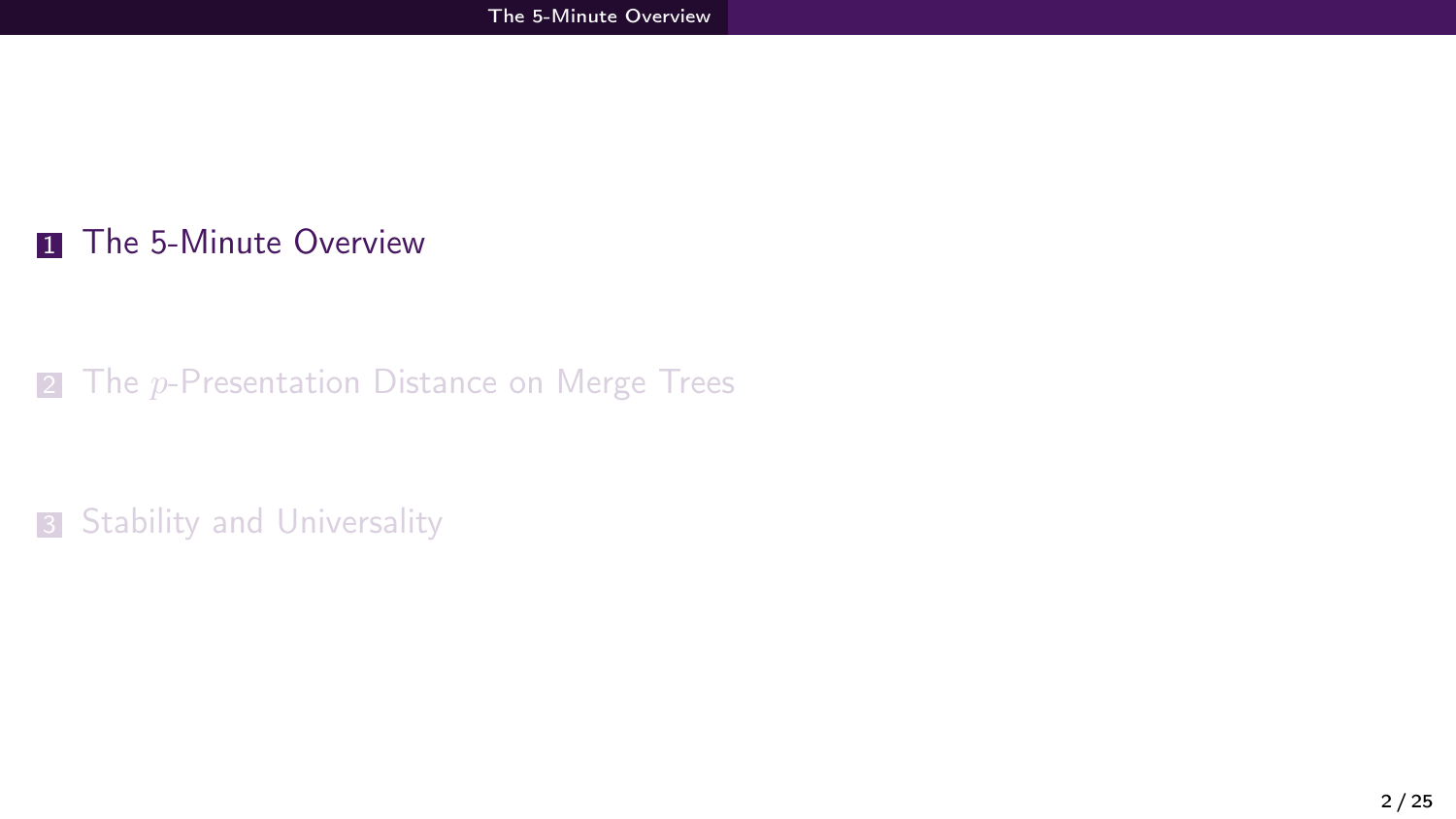### <span id="page-2-0"></span>Trees for Biology



Fig. 1. Dendrogram drawn based on the matrix of genetic distances among 15 zymodemes of Trypanosoma cruzi using UPGMA. The figures on branches indicate the number of times that the branch was observed in 1000 bootstraps. Bootstrap values below 600 are not given. Abbreviations: B, Brazil; Ch, Chile; Co, Colombia; E, Ecuador; G, Guatemala; M, Mexico; Pa, Paraguay; Pe, Peru.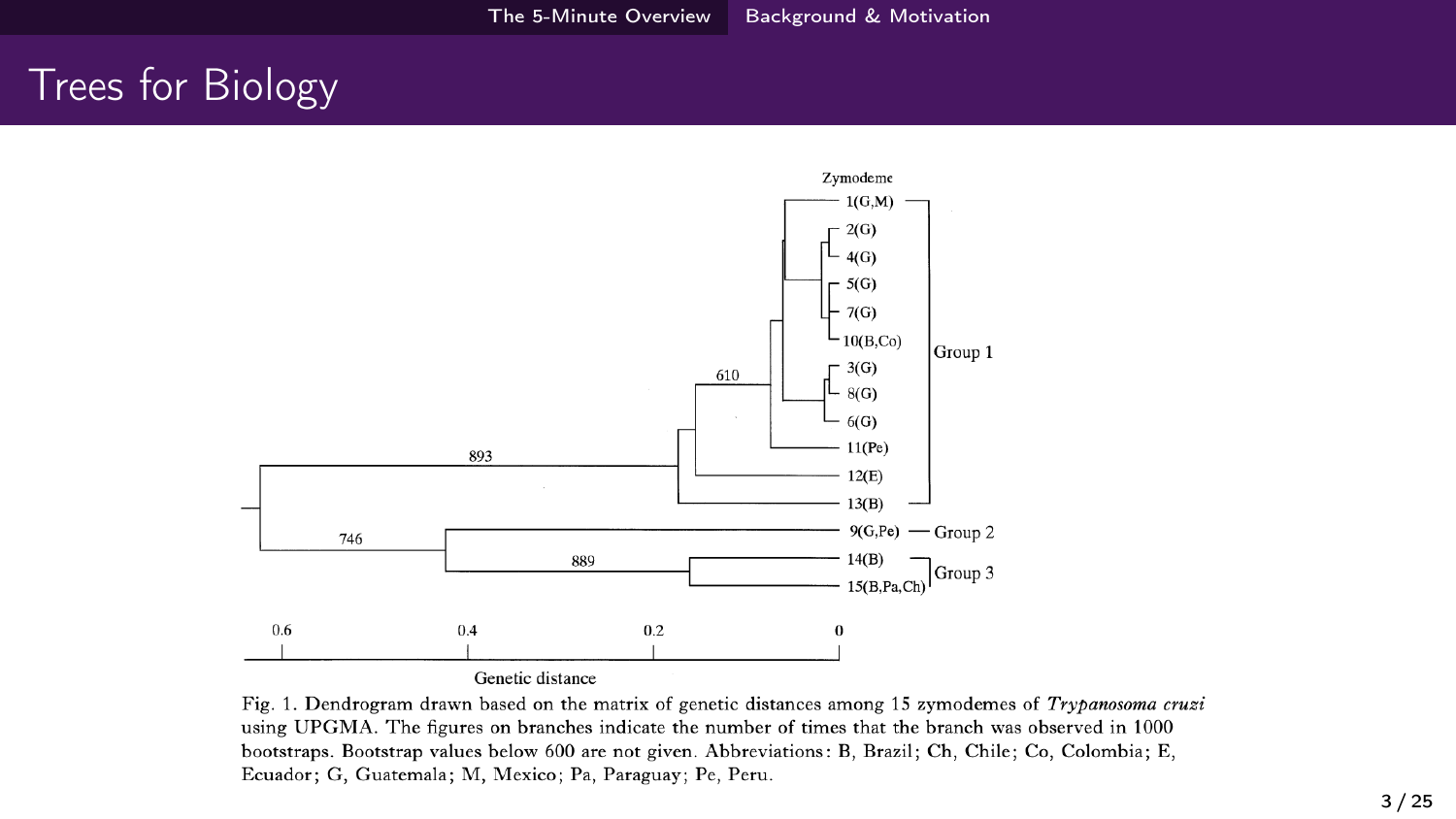### Trees for Scalar Data

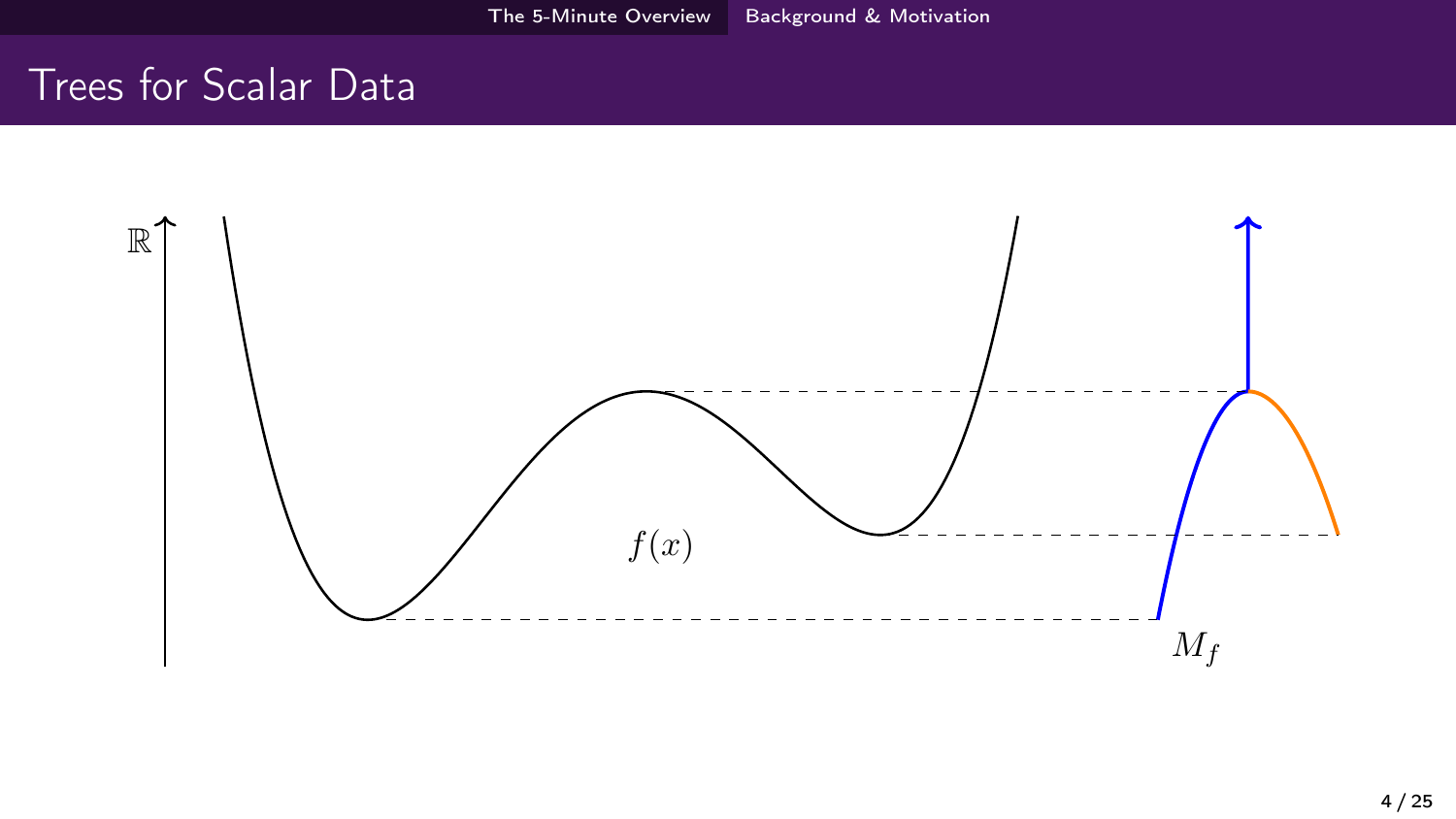<span id="page-4-0"></span>Morozov, Beketayev, and Weber introduced the interleaving distance  $d_I$  on merge trees [\[4\]](#page-24-0).

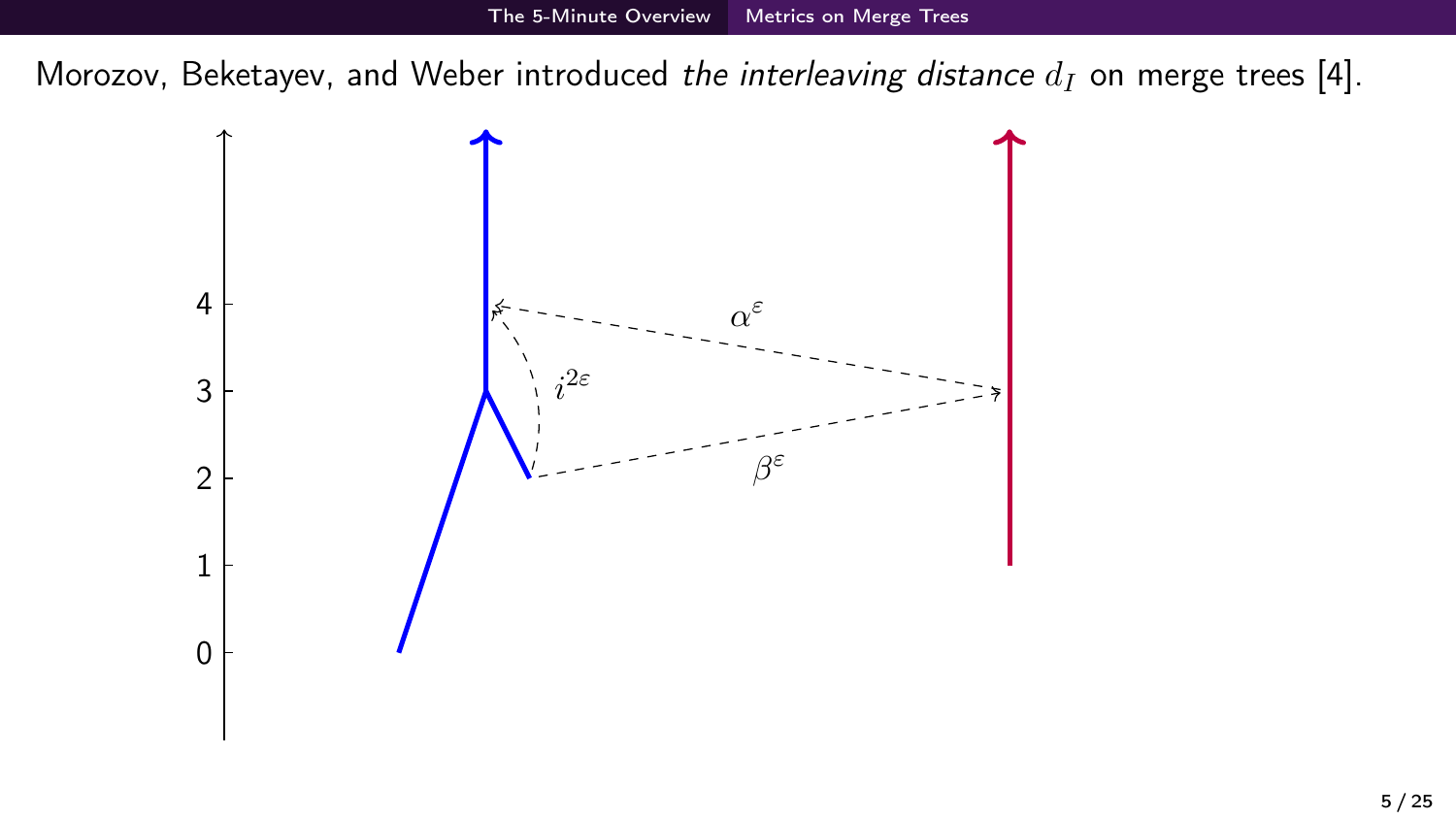

N.B.  $d_I(M, N) = d_I(Q, N) = 3$ , but intuitively Q is "closer" to N.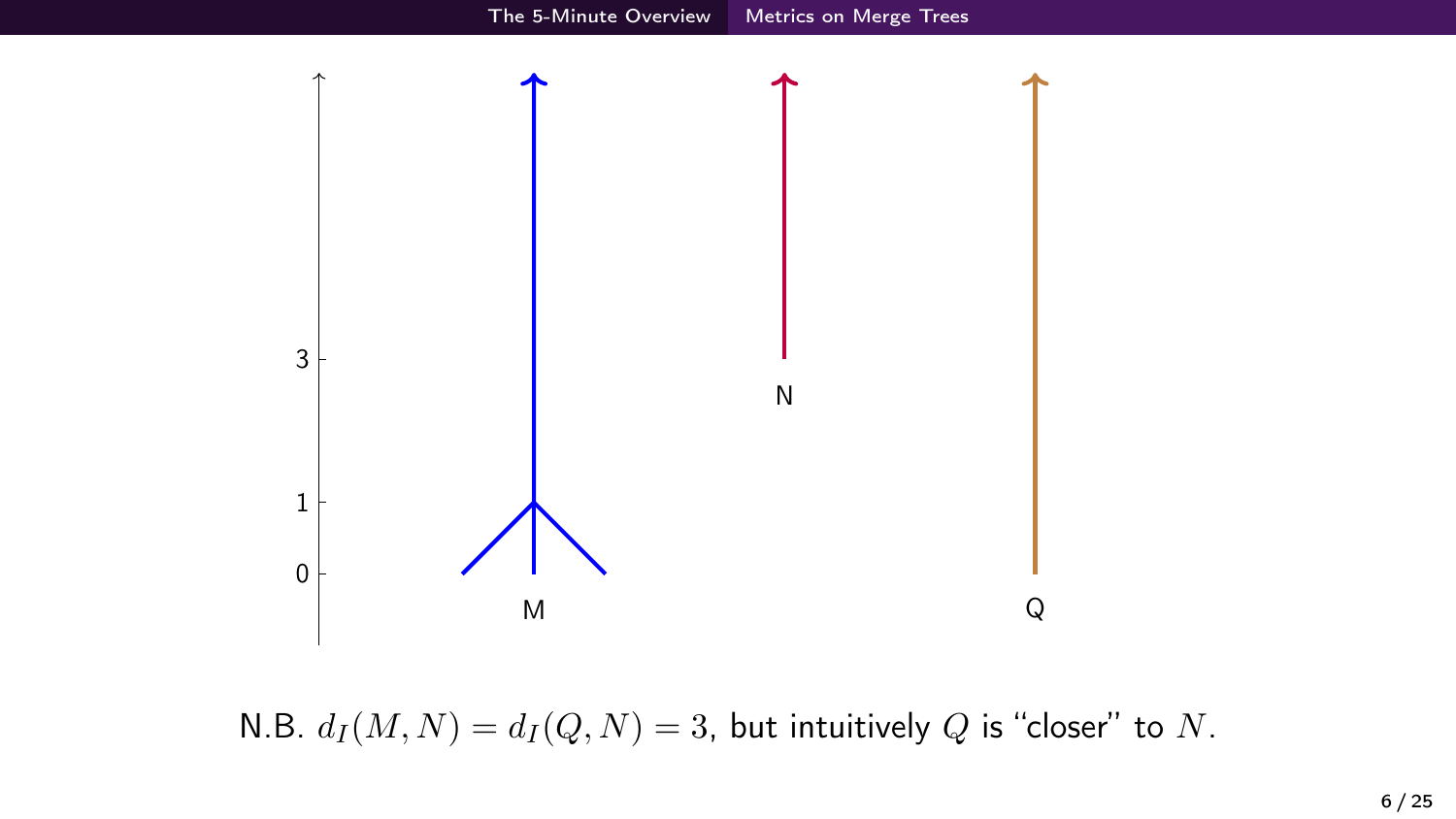### Cophenetic vectors

- Our vector summaries are subtly different from cophenetic vectors, i.e. the LCA matrix [\[2,](#page-24-1) [5,](#page-25-0) [3\]](#page-24-2), as the length of our vectors is  $2n-1$  versus  ${_{n}}C_{2}=O(n^{2}).$
- **■** In particular, the *p*-cophenetic distance is not Lipschitz stable for  $p \neq \infty$ .

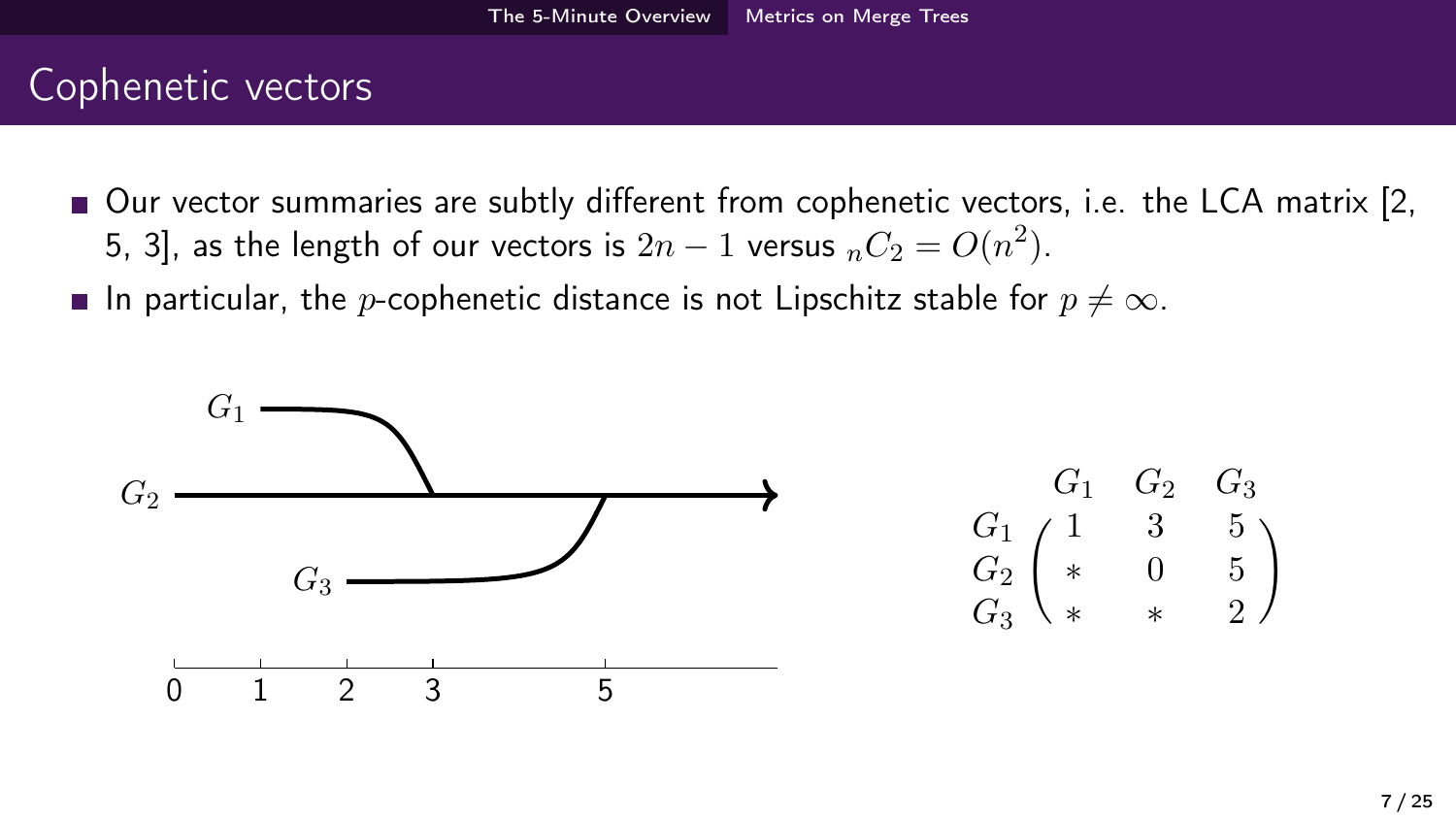<span id="page-7-0"></span>



Here  $|| f - g ||_1 = 2$ , while  $\ell^1$ -cophenetic distance is 3. Instead, we mimic a construction by Bjerkevik and Lesnick [\[1\]](#page-24-3).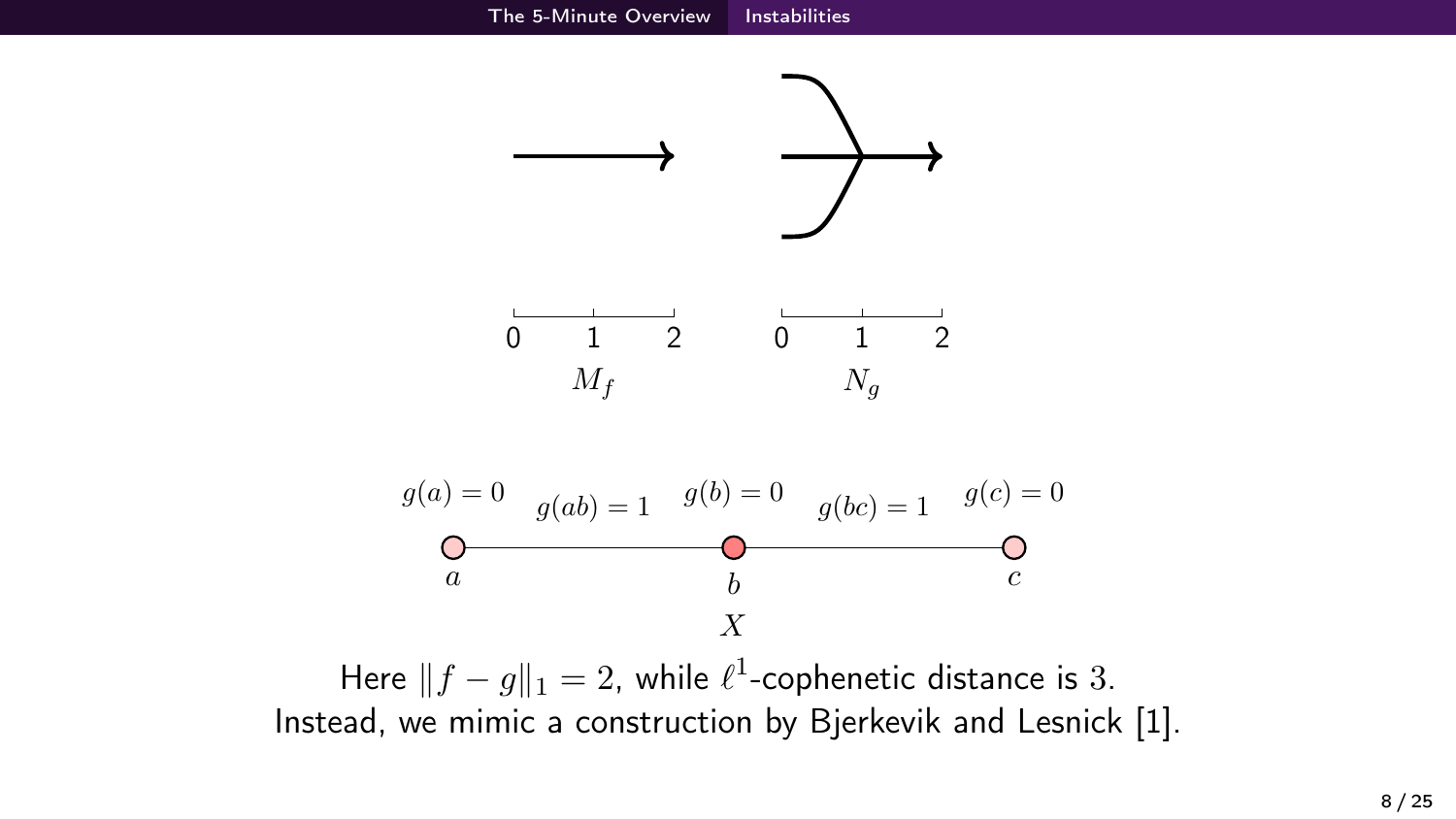<span id="page-8-0"></span>**1** [The 5-Minute Overview](#page-1-0)

#### 2 The  $p$ [-Presentation Distance on Merge Trees](#page-8-0)

**3** [Stability and Universality](#page-18-0)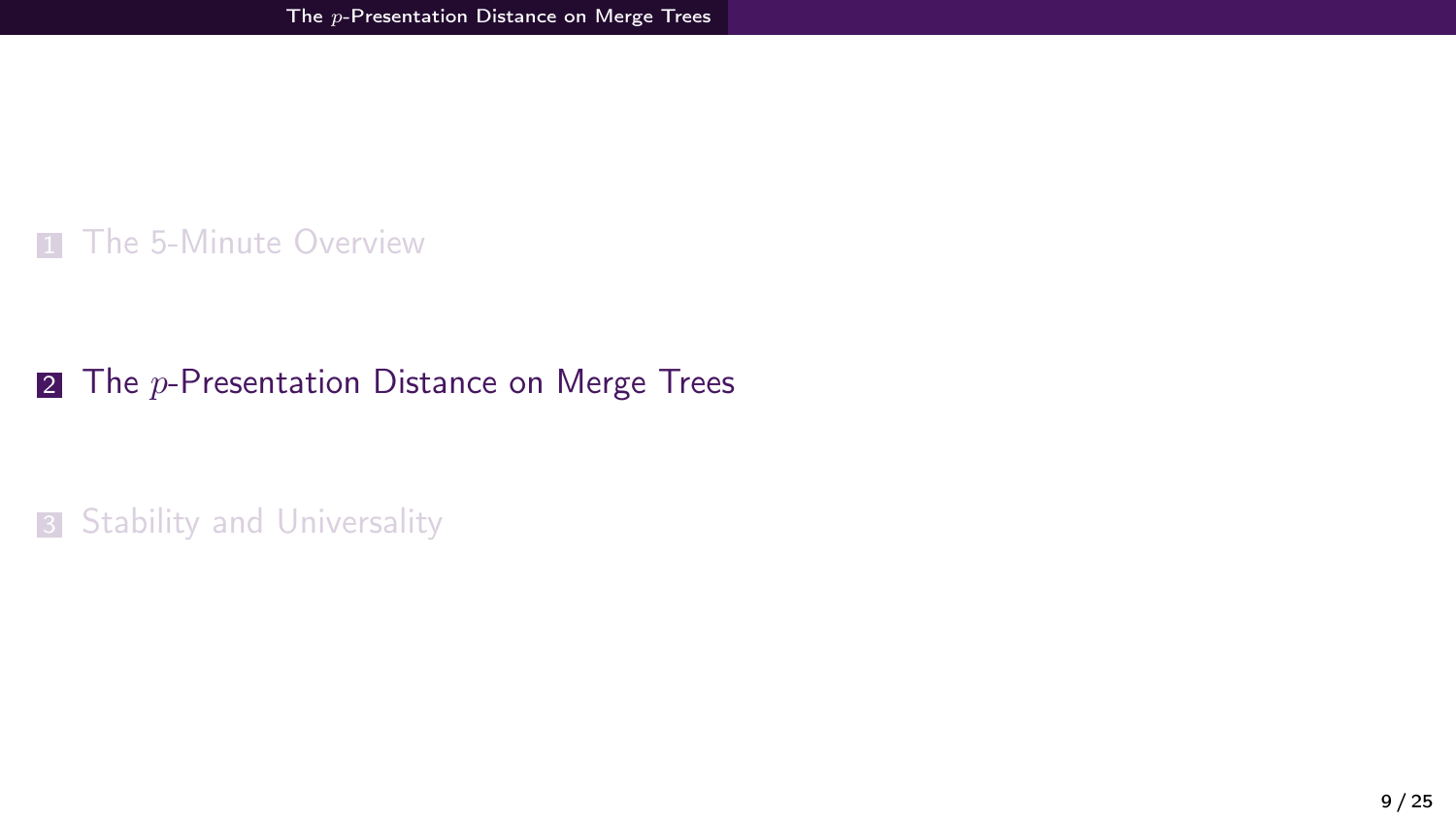### Merge Trees as Persistent Sets

A merge tree is a functor  $M : \mathbb{R} \to \mathbf{Set}$  that is **■ constructible**, i.e.  $\exists \tau := \{s_0 < s_1 < \cdots < s_n\} \subset \mathbb{R}$ , such that (i)  $M(s) = \emptyset$  for all  $s < s_0$ , and (ii)  $M(s \leq t)$  is an isomorphism whenever  $s,t \in [s_i,s_{i+1})$ , and also for  $s,t \in [s_n,\infty)$ . and where  $|M(t)| = 1$  for t sufficiently large.

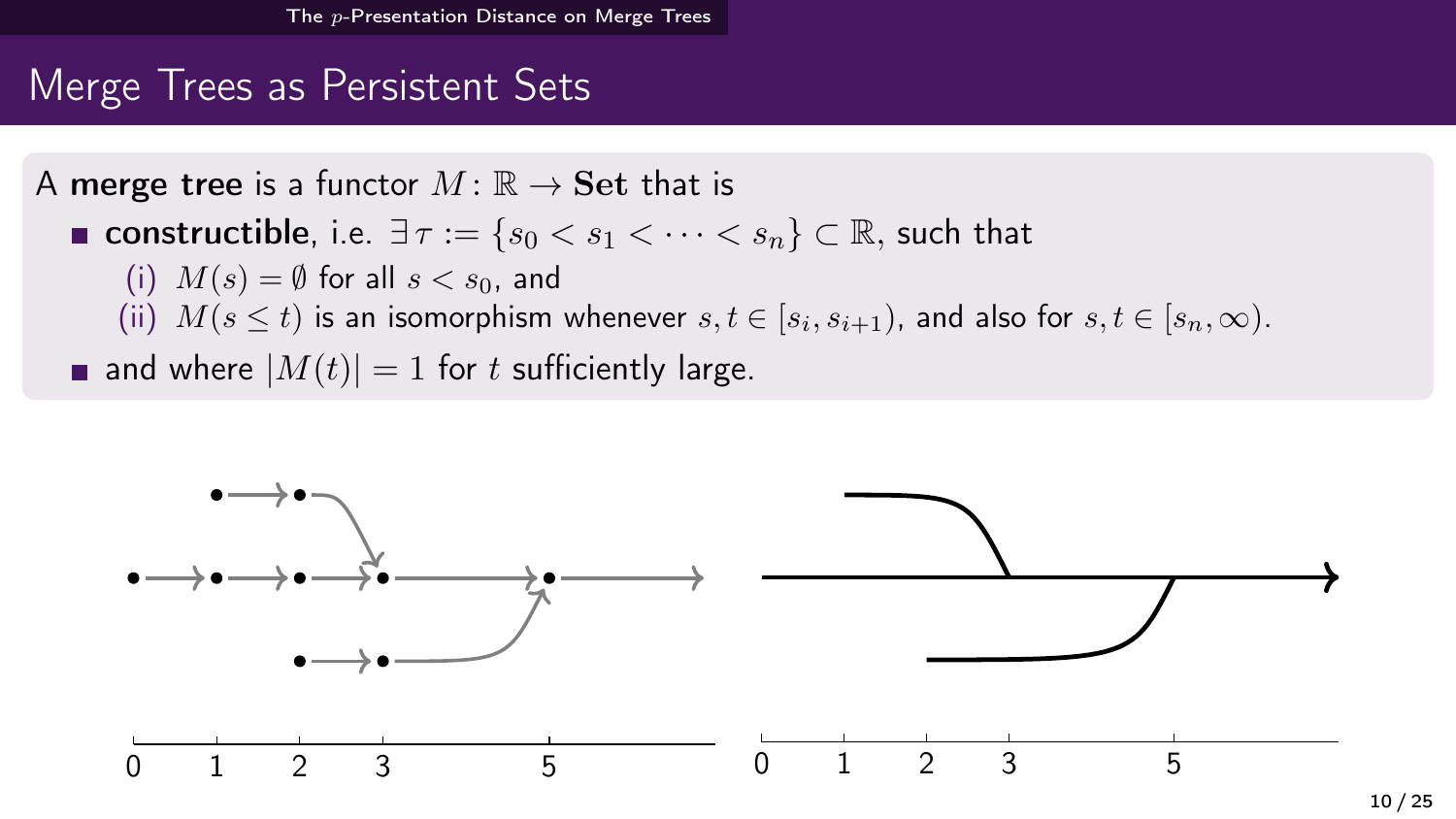# Building Blocks for Merge Trees

A strand is a merge tree  $F_s : \mathbb{R} \to \mathbf{Set}$ , for  $s \in \mathbb{R}$ , defined by

$$
F_s(t) := \begin{cases} \emptyset & \text{if } t < s, \\ \{\ast\} & \text{if } t \ge s, \end{cases}
$$

with the structure maps all inclusions. We call s birth time of the branch  $F_s$ 

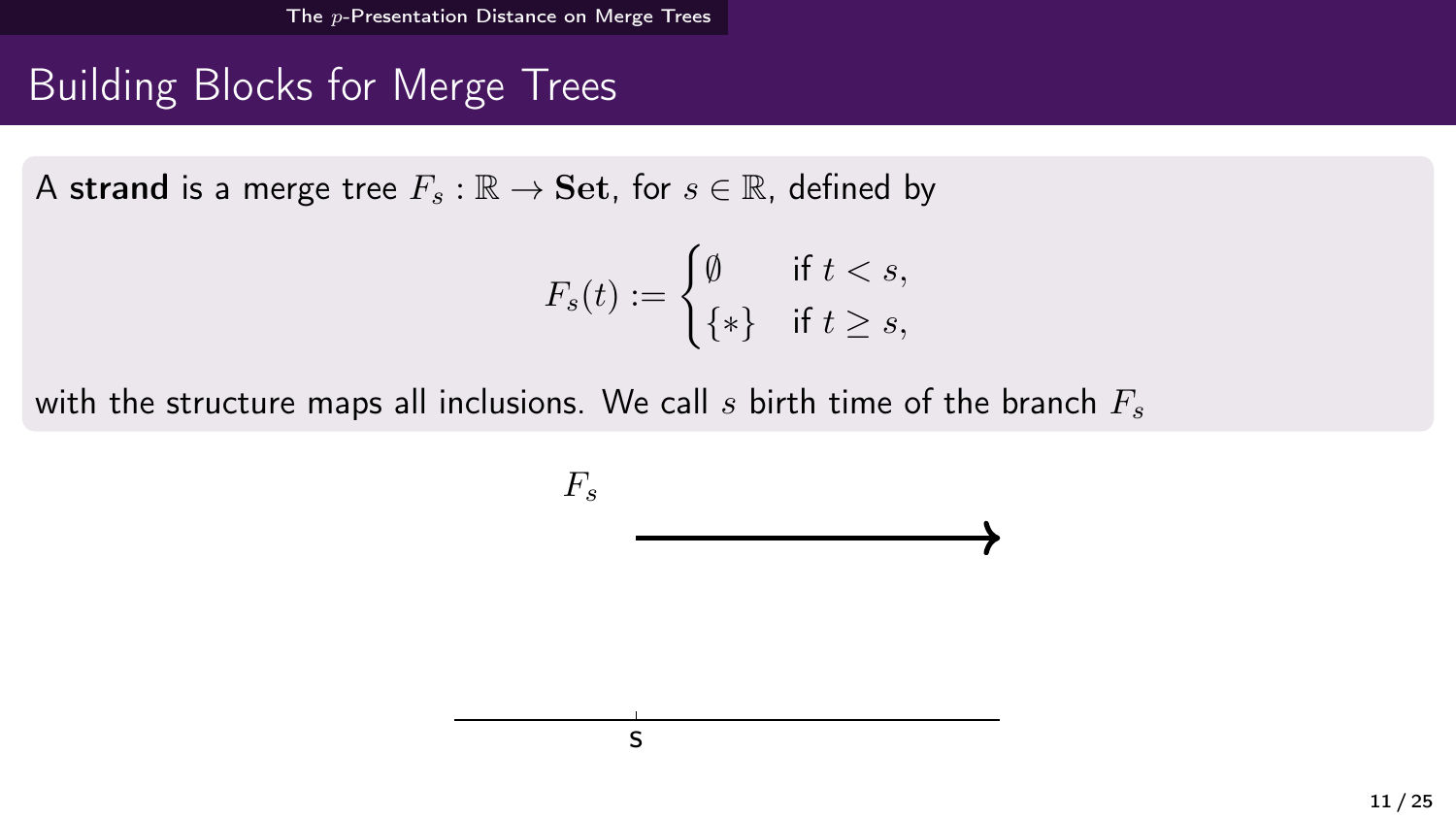# Example Presentation of a Merge Tree

Any merge tree  $M$  can be constructed via gluing strands pairwise together.

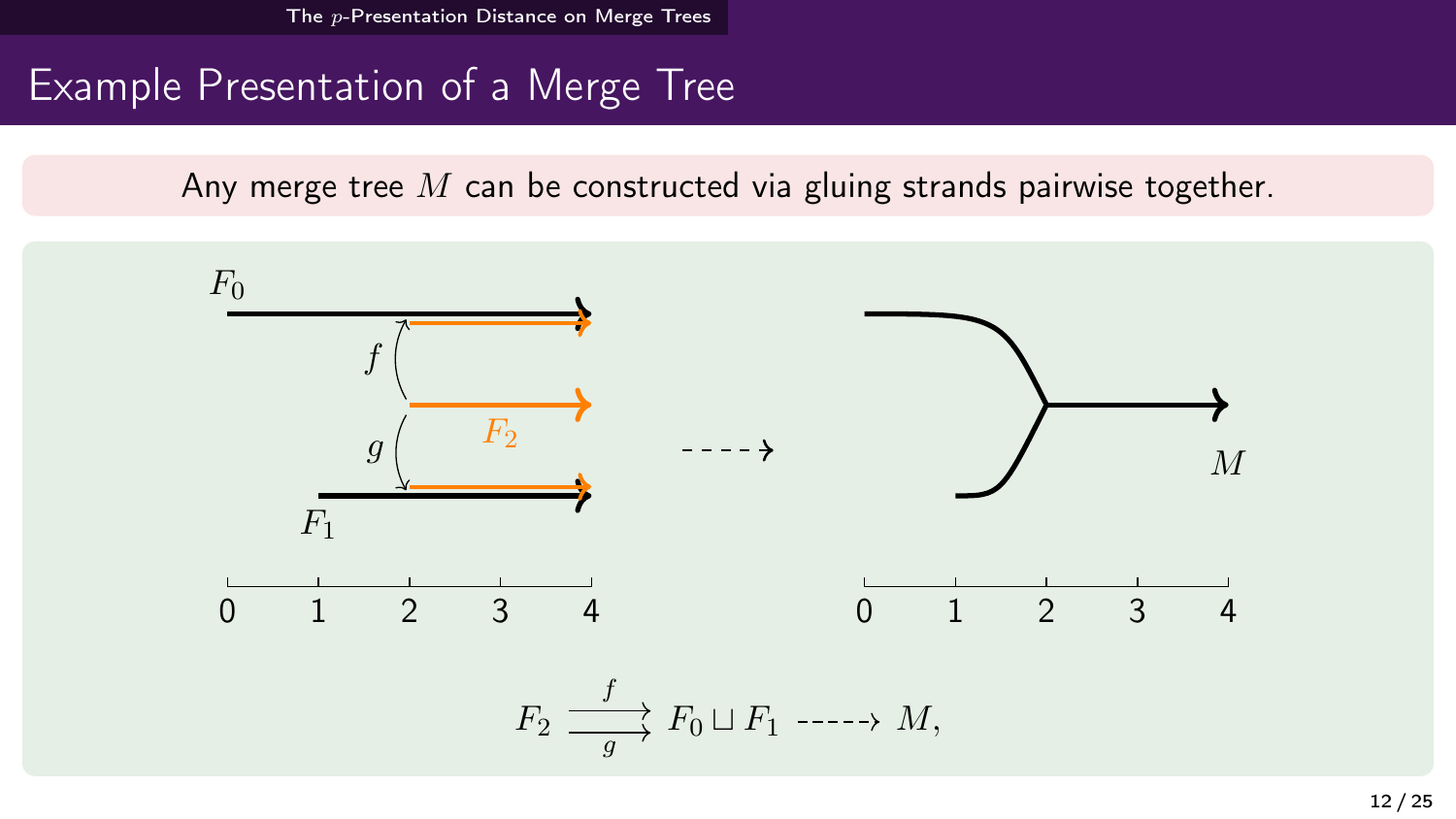# Presentation of a Merge Tree

A presentation of a merge tree  $M$  consists of

- generators  $G_i$ 's and relations  $R_j$ 's that are strands;
- **together with pairs of underlying merge functions**  $f_i, g_j : R_i \to \sqcup_i G_i$  that choose explicit strands for merging.

$$
\bigsqcup_{j=1}^{l} R_j \xrightarrow{f} \bigsqcup_{s=1}^{k} G_i \longrightarrow M,
$$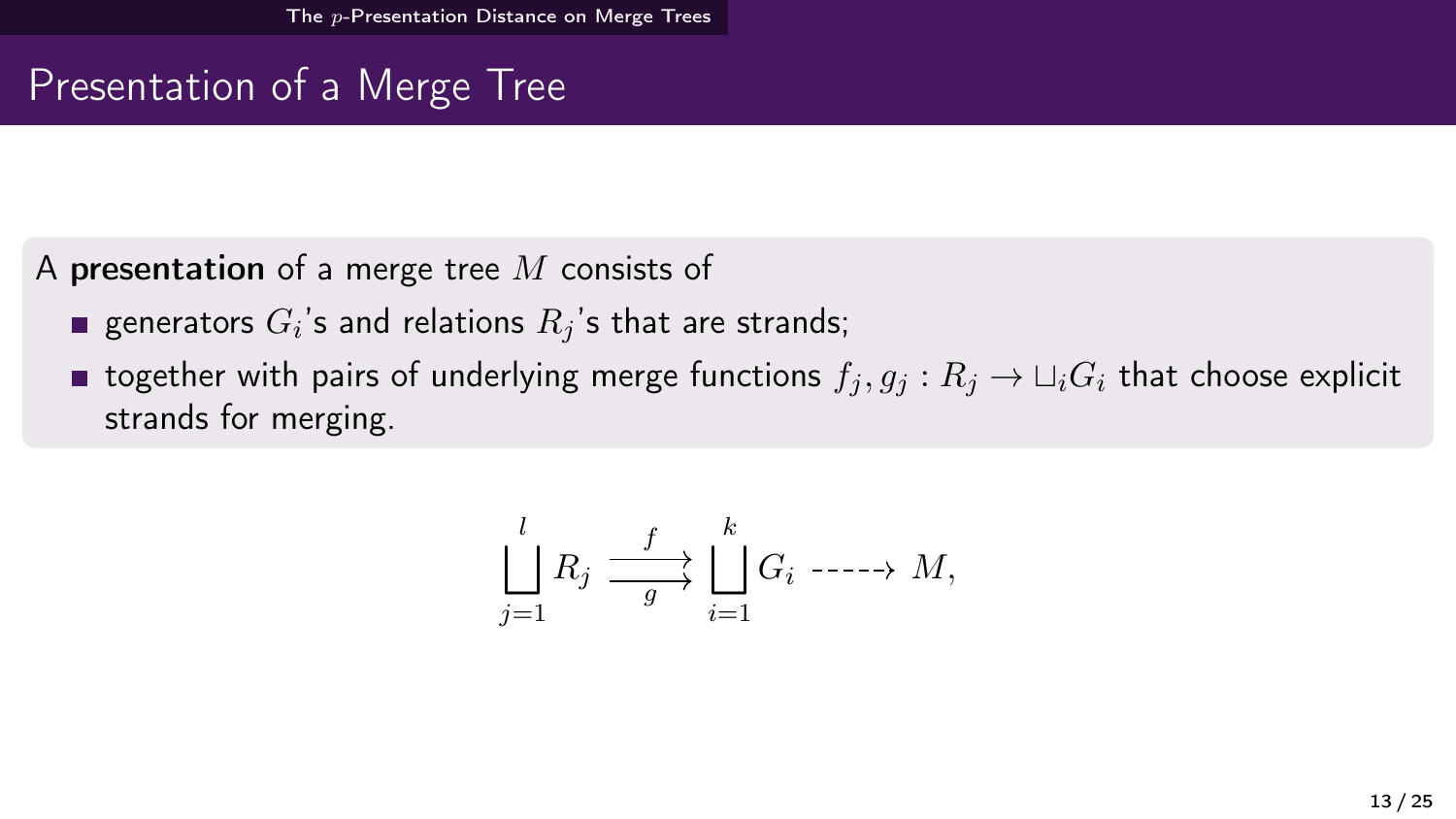# Presentation Matrix and Label Vector

To a presentation  $P_M$  we have a presentation matrix where

- the  $i$ -th row corresponds to the  $i\text{-}\mathsf{th}$  generator  $G_i,$ labelled by the birth time of  $G_i$ ; and
- **the j-th column corresponds to the j-th relation**  $R_i$ , labelled by the birth time of  $R_i$ .
- The  $(i,j)\text{-entry}$  is  $1$  if  $G_i$  is in the image of  $R_j$  (under  $f$  or  $g$ ) and 0 otherwise.

The label vector  $L(P_M)$  of a  $k \times l$  presentation matrix is the  $(k + l)$ -vector where

- $\blacksquare$  the first k entries are the row labels, i.e. heights of leaf nodes, and
- $\blacksquare$  the last l entries are column labels, i.e. the heights of internal nodes.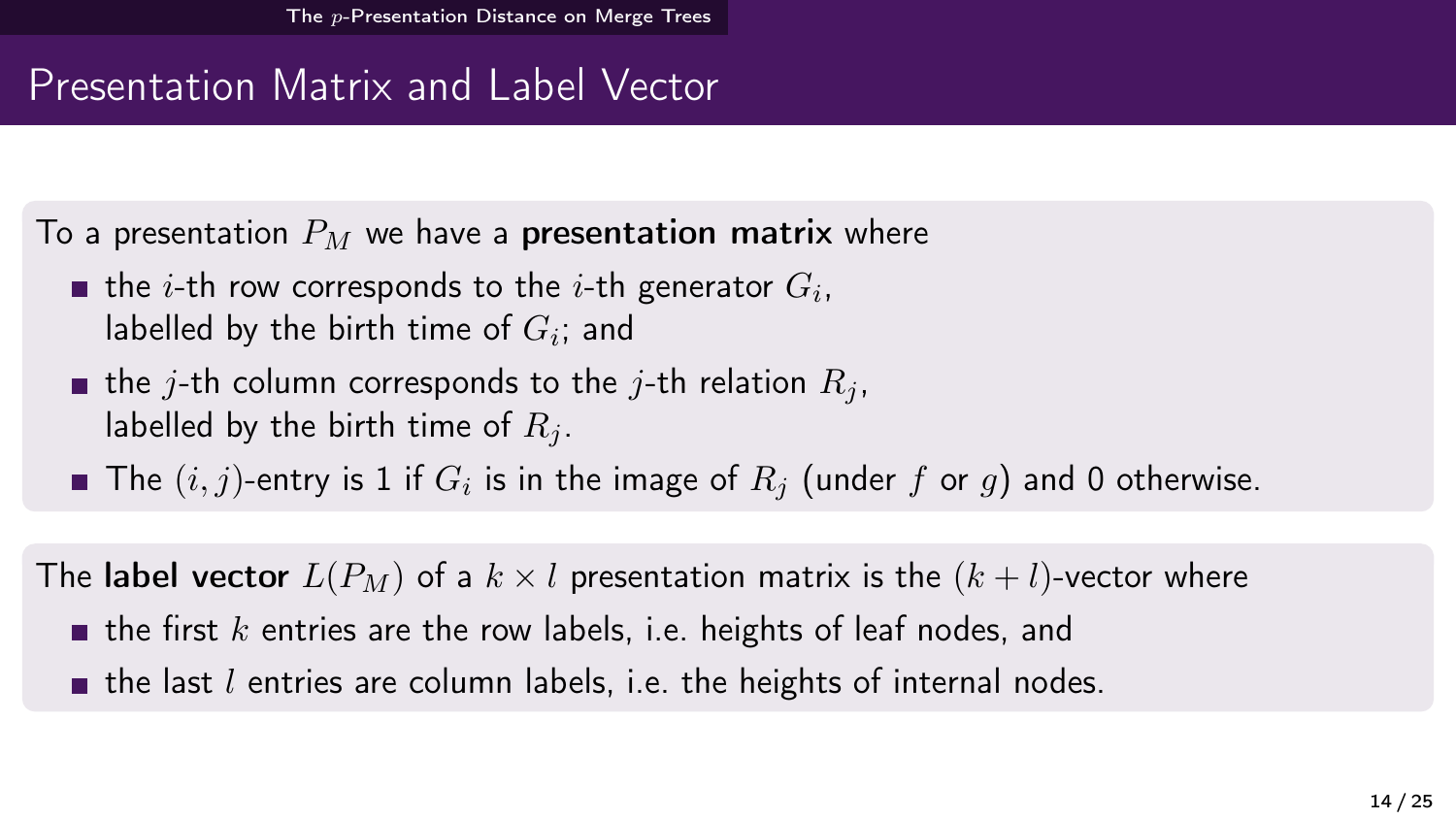The p[-Presentation Distance on Merge Trees](#page-8-0)

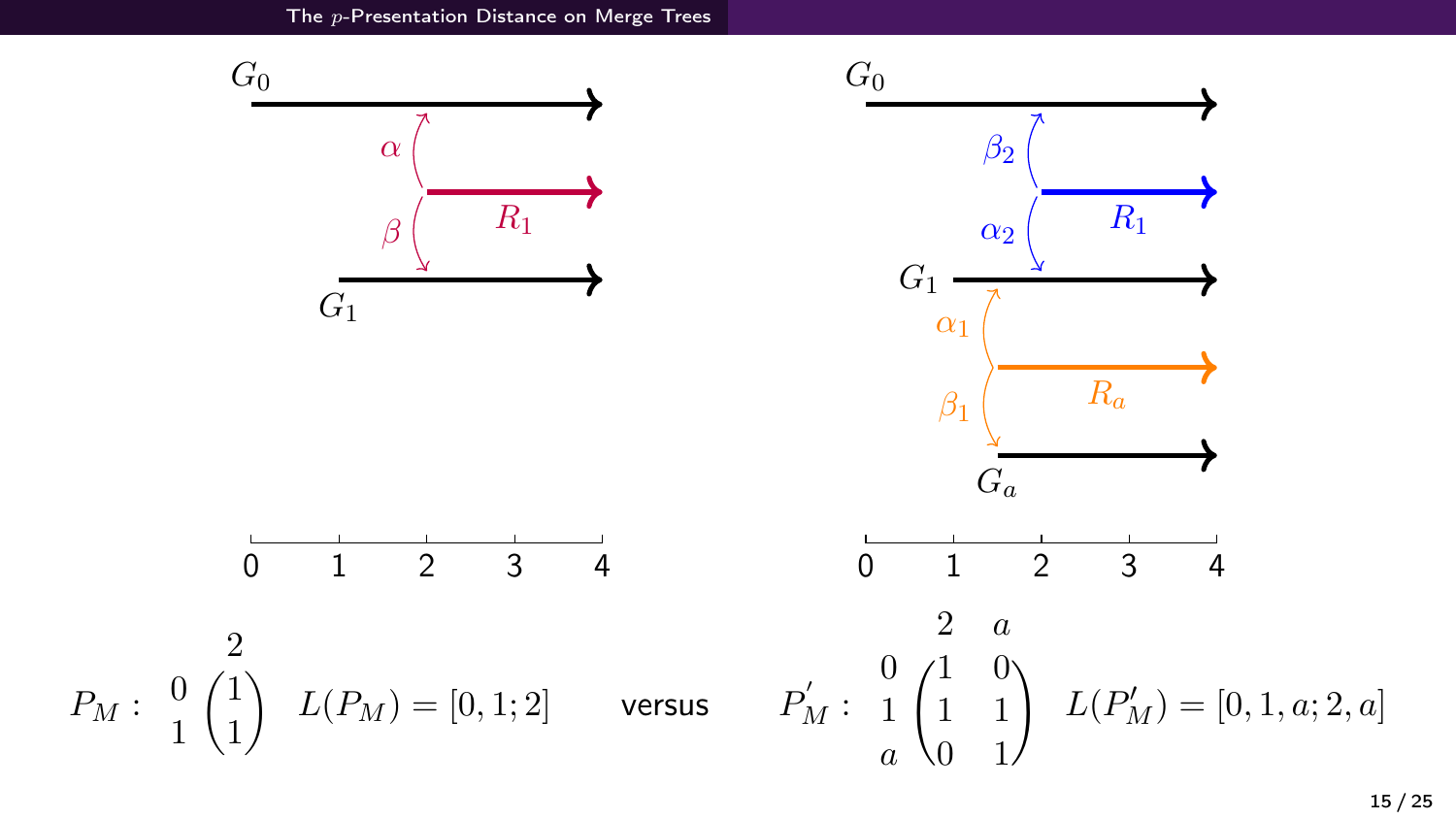### Compatible Presentations

Two presentations  $P_M$ ,  $P_N$  are **compatible** if their presentation matrices have the same underlying matrix, after forgetting row and column labels.

#### Lemma

Every pair of merge trees M and N, have compatible presentations  $P_M$  and  $P_N$ .

#### Definition

Given  $p \in [1,\infty]$ , the *p*-presentation semi-distance between merge trees M and N is

 $\hat{d}^p_I$  $I^p_I(M,N) = \inf \{ \| L(P_M) - L(P_N) \|_p : P_M \text{ and } P_N \text{ are compatible.} \}$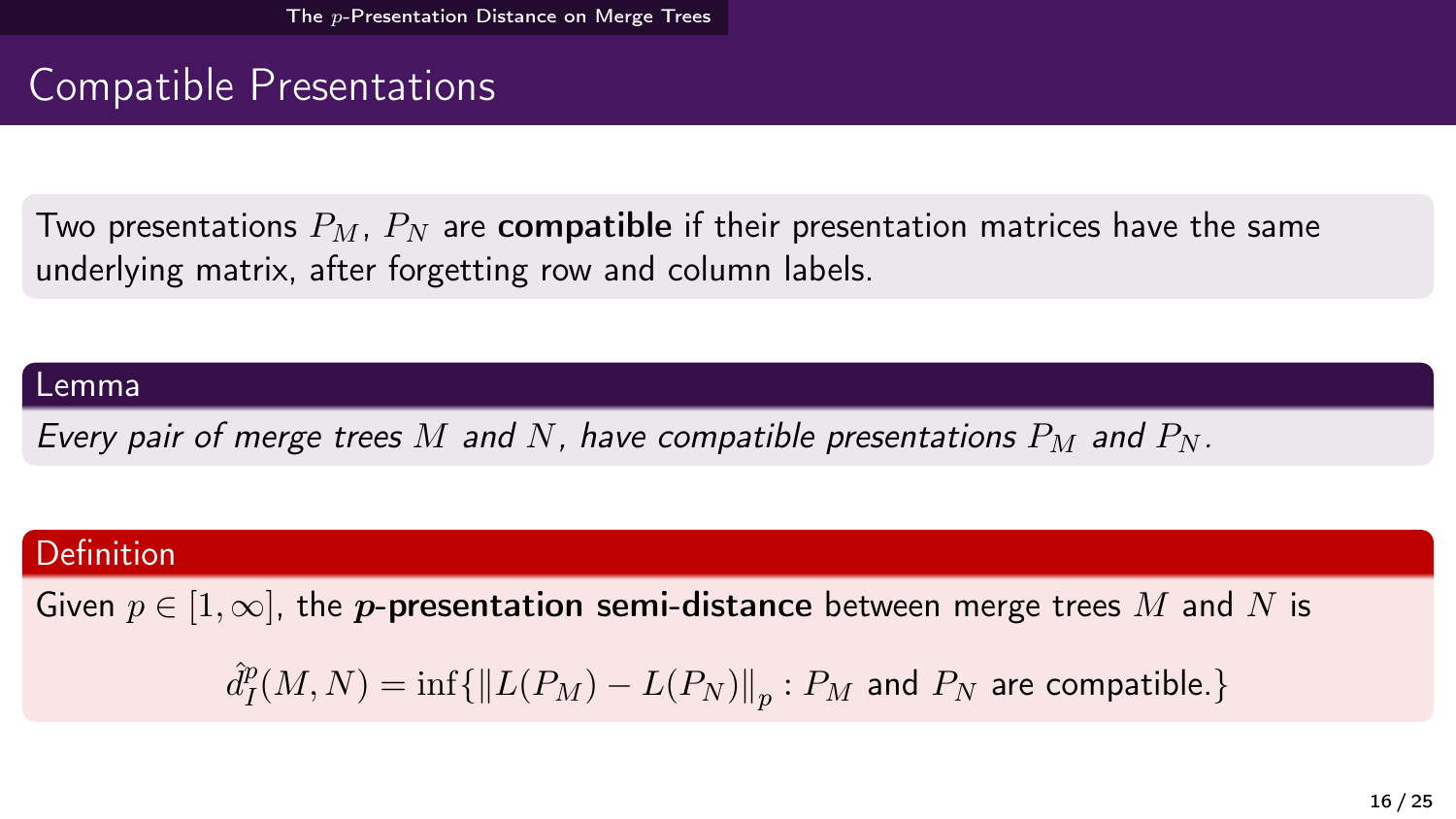The p[-Presentation Distance on Merge Trees](#page-8-0)

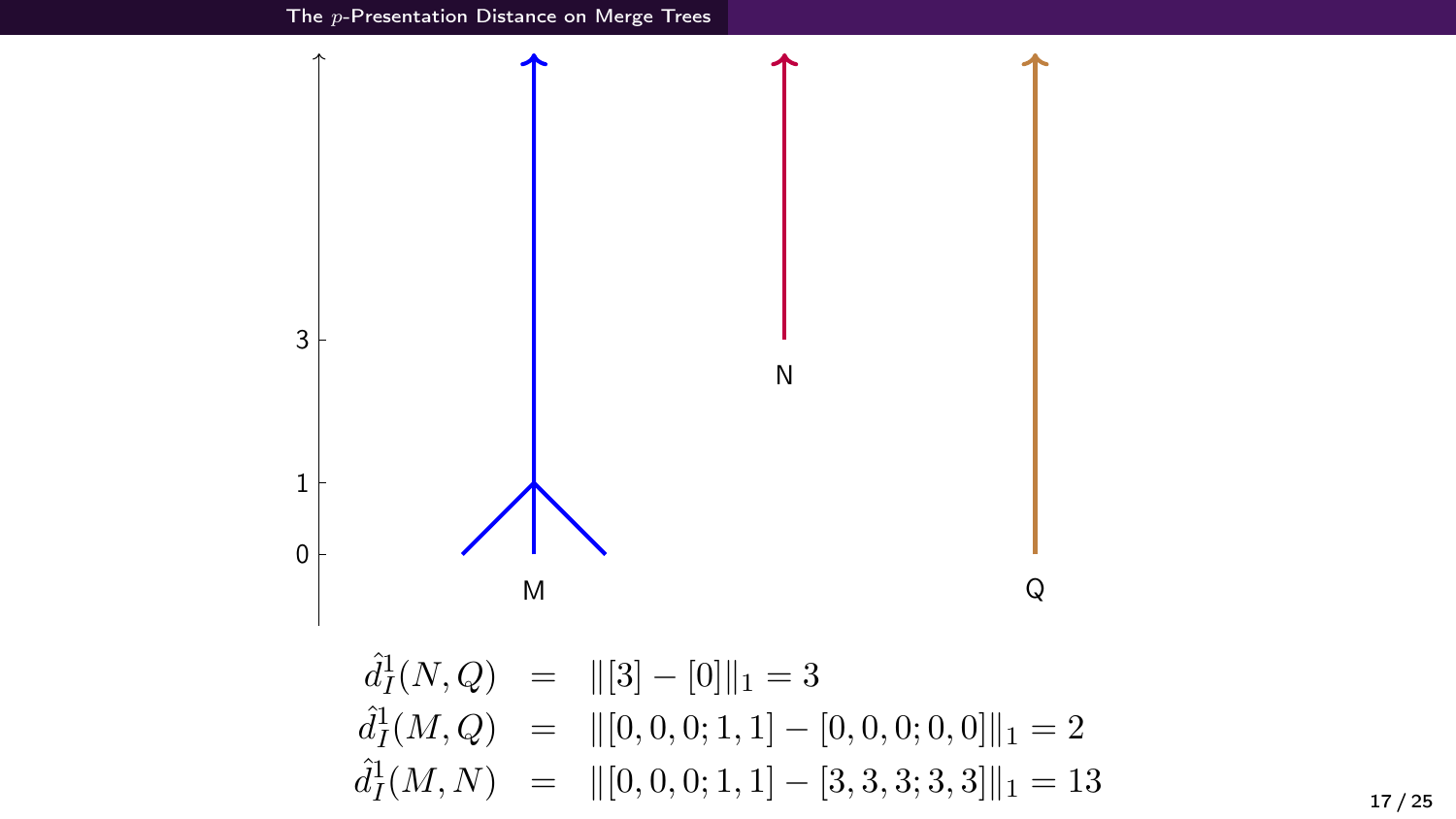# p-Presentation distance

We see  $\hat{d}^{p}_{I}$  $_I^p$  does not satisfy the triangle inequality. Fortunately there is a universal fix.

#### Definition

The *p*-presentation distance between  $M$  and  $N$  is

$$
d_I^p(M, N) := \inf \sum_{i=0}^{n-1} \hat{d}_I^p(Q_i, Q_{i+1}),
$$

where we infimize over all finite sequences of merge trees  $M = Q_0, \ldots, Q_n = N$ .

#### Theorem (Cardona, C., Lam, Lesnick '21)

 $d_I^\infty = d_I$ , i.e., the  $\infty$ -presentation distance equals the interleaving distance. For  $p \in [1,\infty]$ ,  $d_I^p$  $_{I}^{p}$  is a pseudometric.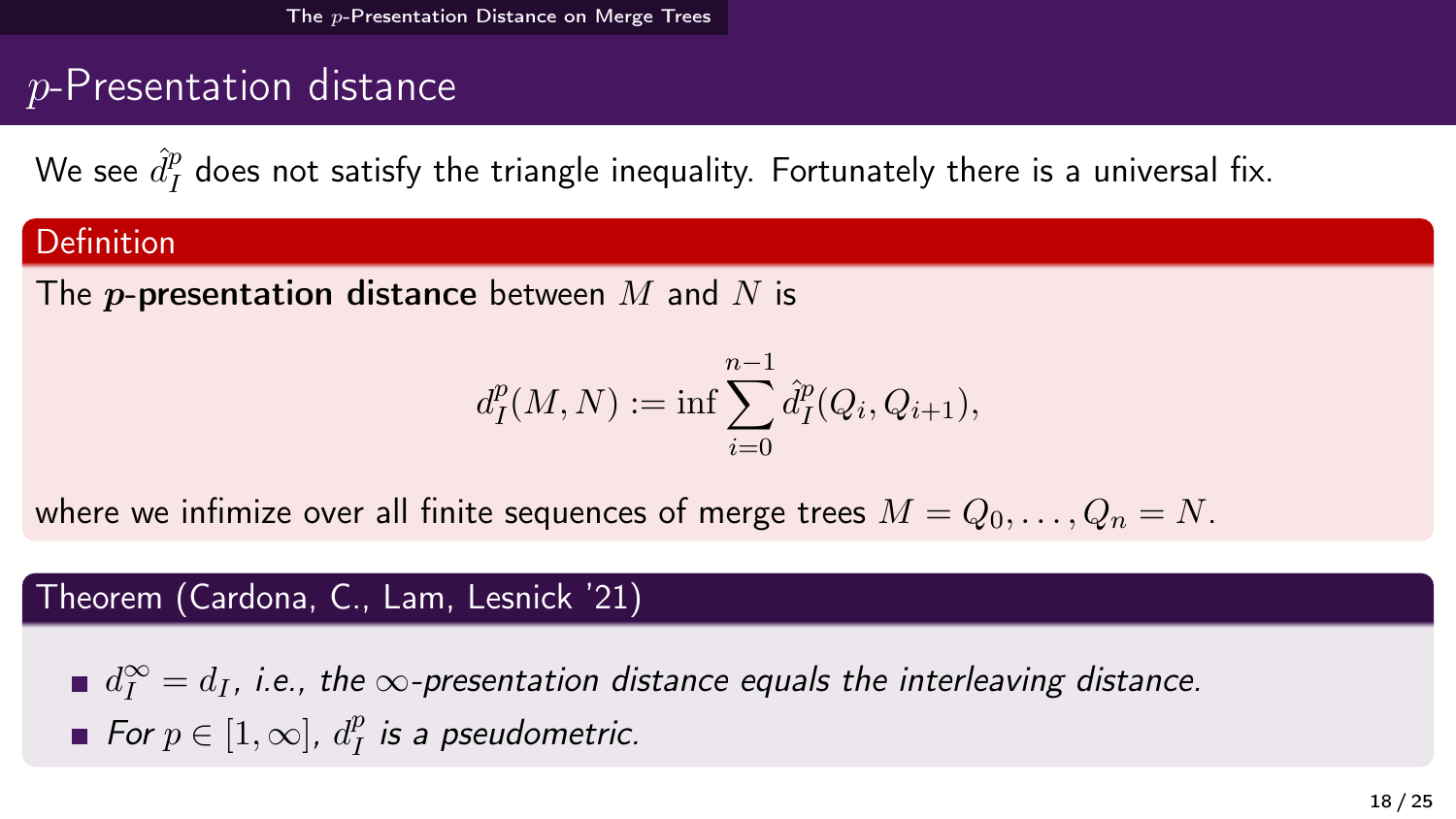<span id="page-18-0"></span>**1** [The 5-Minute Overview](#page-1-0)

2 The p[-Presentation Distance on Merge Trees](#page-8-0)

**3** [Stability and Universality](#page-18-0)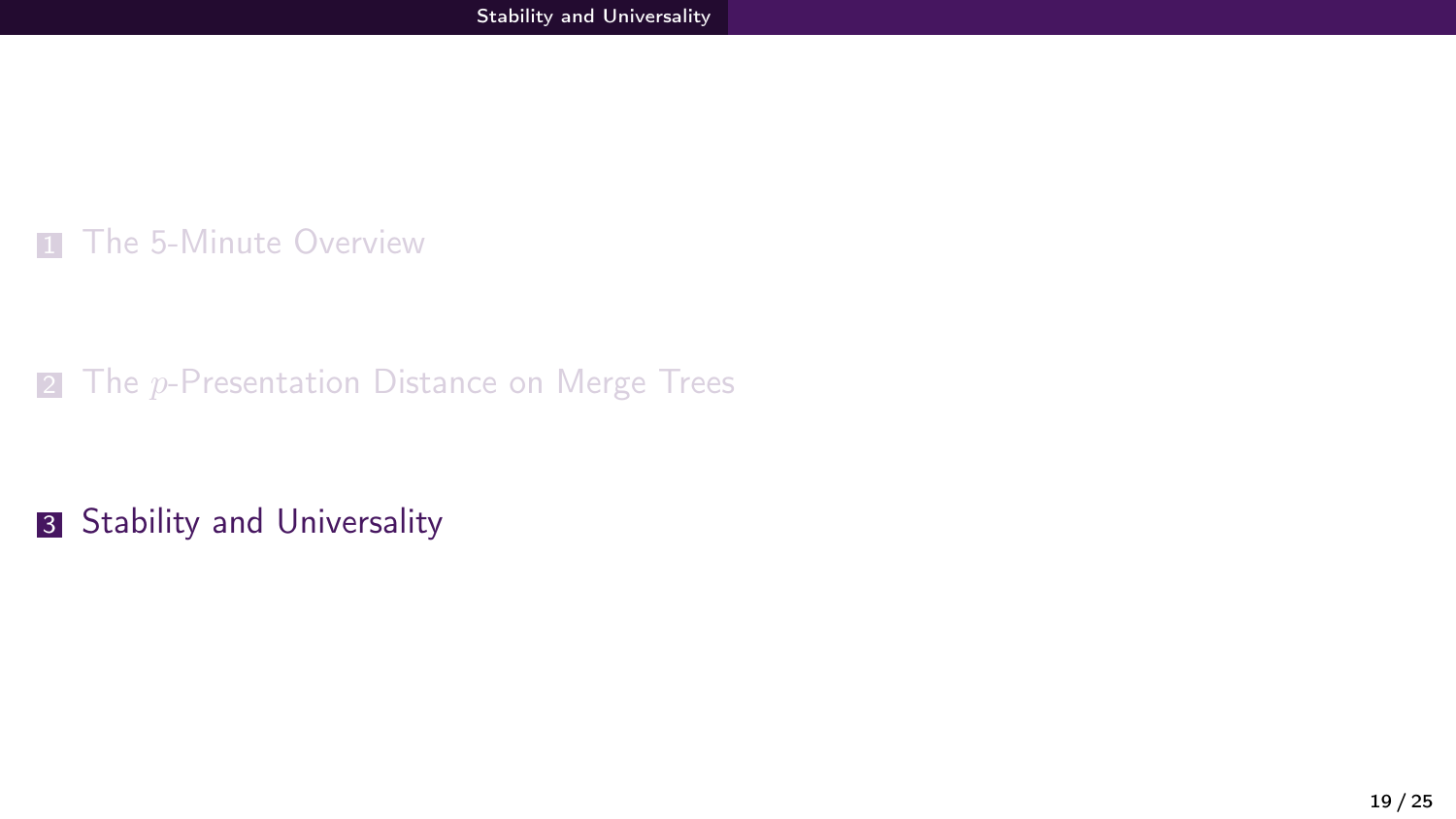### Wasserstein Stability

We extend a lower bound on the interleaving distance due to Morozov et al.

Proposition (CCLL'21)

For  $p \in [1, \infty]$  and merge trees  $M, N$ :

 $d_{\mathcal{W}}^p(\mathcal{B}(M), \mathcal{B}(N)) \leq d_I^p$  $I^p(M,N)$ .

Here  $d_{\mathcal{W}}^{p}$  the denotes  $p$ -Wasserstein distance between barcodes.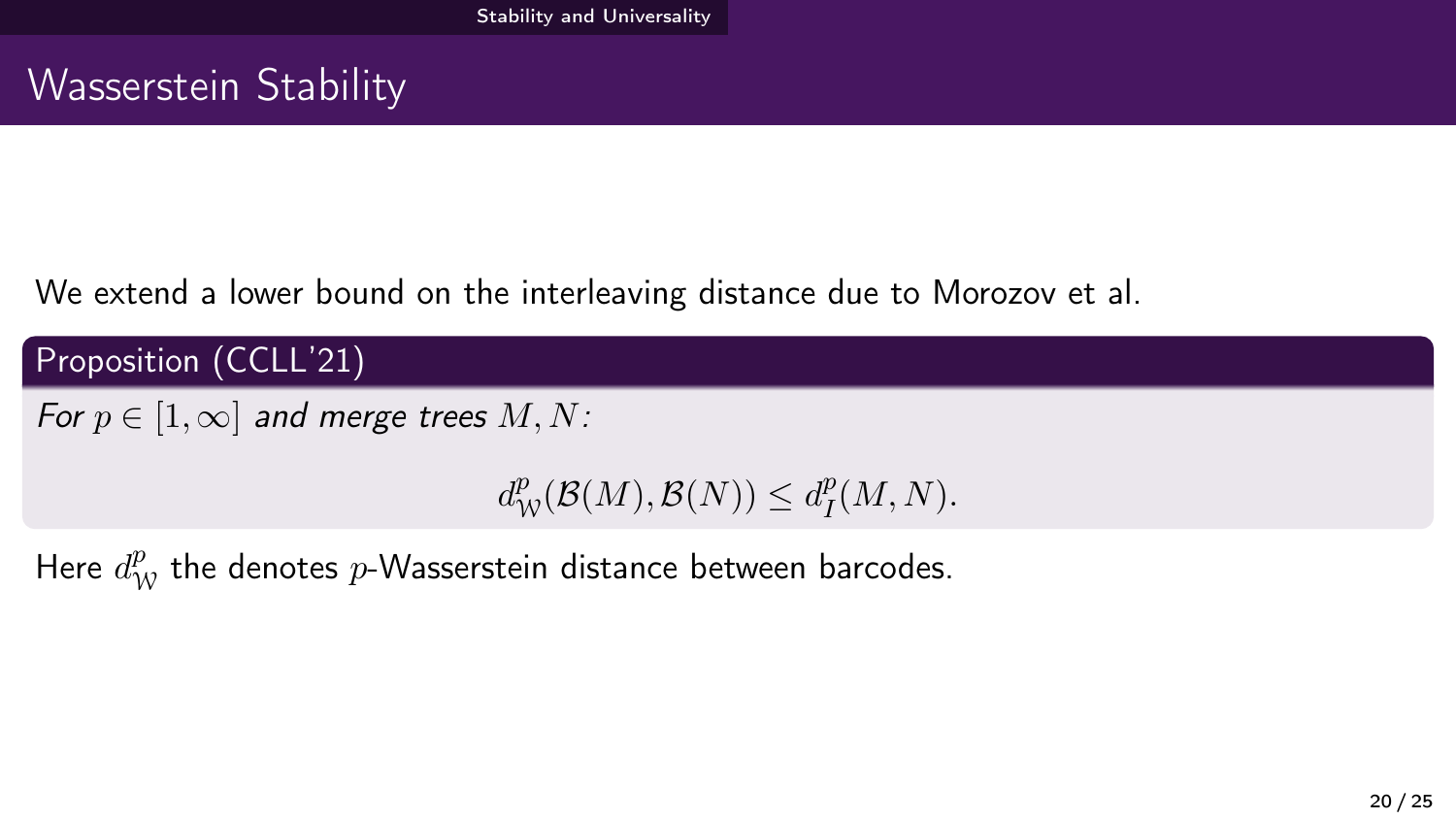# Monotone Cellular Functions

Let  $X$  be a finite CW-complex.

- We say  $f: X \to \mathbb{R}$  is monotone if for any face  $\tau$  of  $\sigma$ , one has  $f(\tau) \leq f(\sigma)$ .
- We can define  $\|f\|_p$  by identifying  $f$  with an element of  $\mathbb{R}^{|\mathsf{Cell}(X)|}.$

#### Theorem (Skraba and Turner, 20')

Let  $f, g: X \to \mathbb{R}$  be monotone cellular functions. Then

 $d_{\mathcal{W}}^p(\mathcal{B}(f), \mathcal{B}(g)) \leq ||f - g||_p.$ 

Here  $\mathcal{B}(f)$  is the persistence barcode for the sublevel set filtration of f.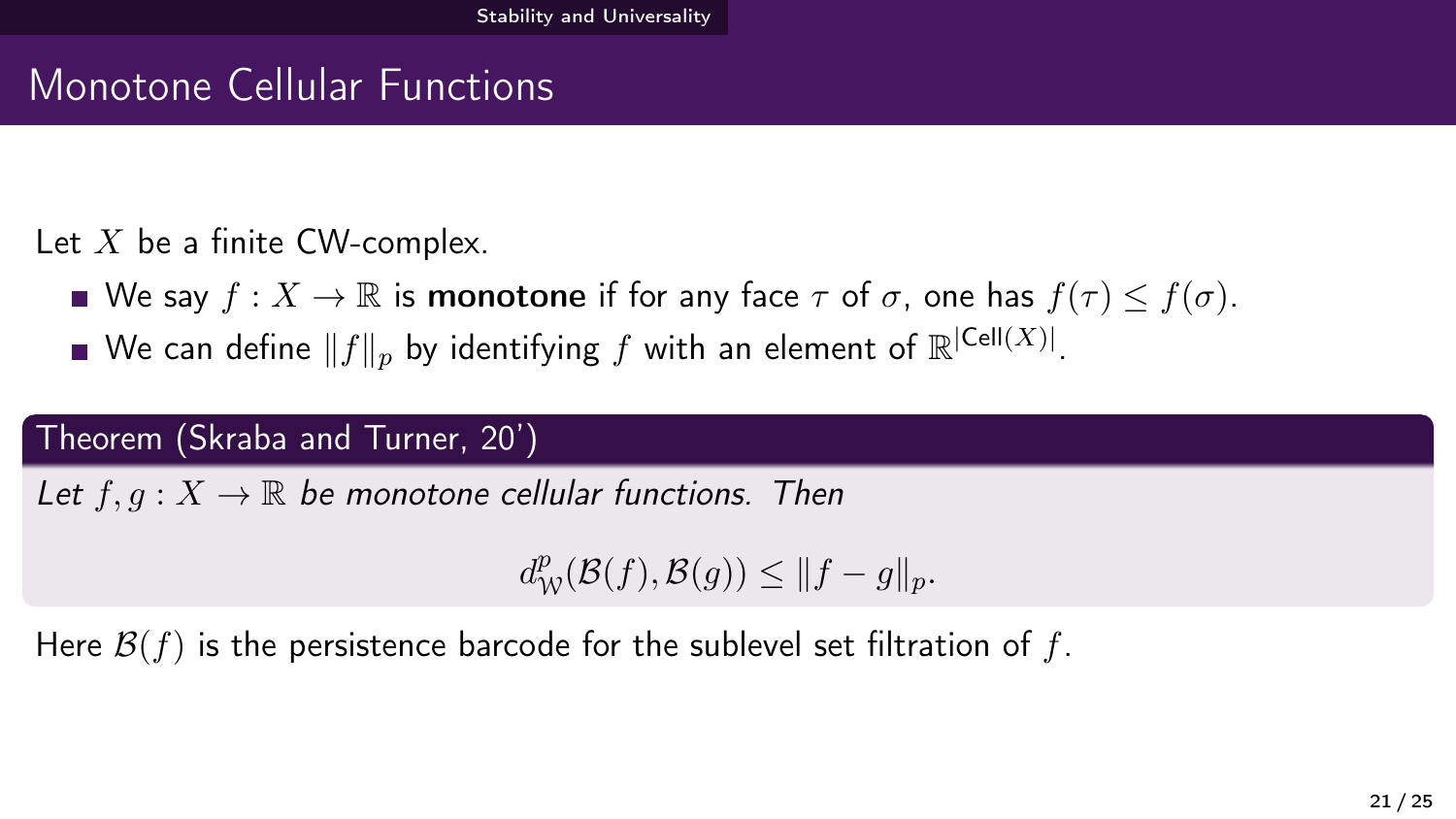# $\ell^p$ -stability  $\&$  Universality

We provide an analogue of the interleaving stability for  $p$ -presentation distances.

### Theorem  $(\ell^p\text{-Stability}, \, \text{CCLL'21})$

For any monotone cellular functions  $f, q: X \to \mathbb{R}$ .

 $d_I^p$  $I_I^p(M_f, M_g) \leq ||f - g||_p,$ 

Here  $M_f = \pi_0 \circ S^{\uparrow}(f)$ .

#### Theorem (Universality, CCLL'21)

If  $d$  is any distance on merge trees satisfying the above stability property, then  $d \leq d^p_I$  $^p_I$ .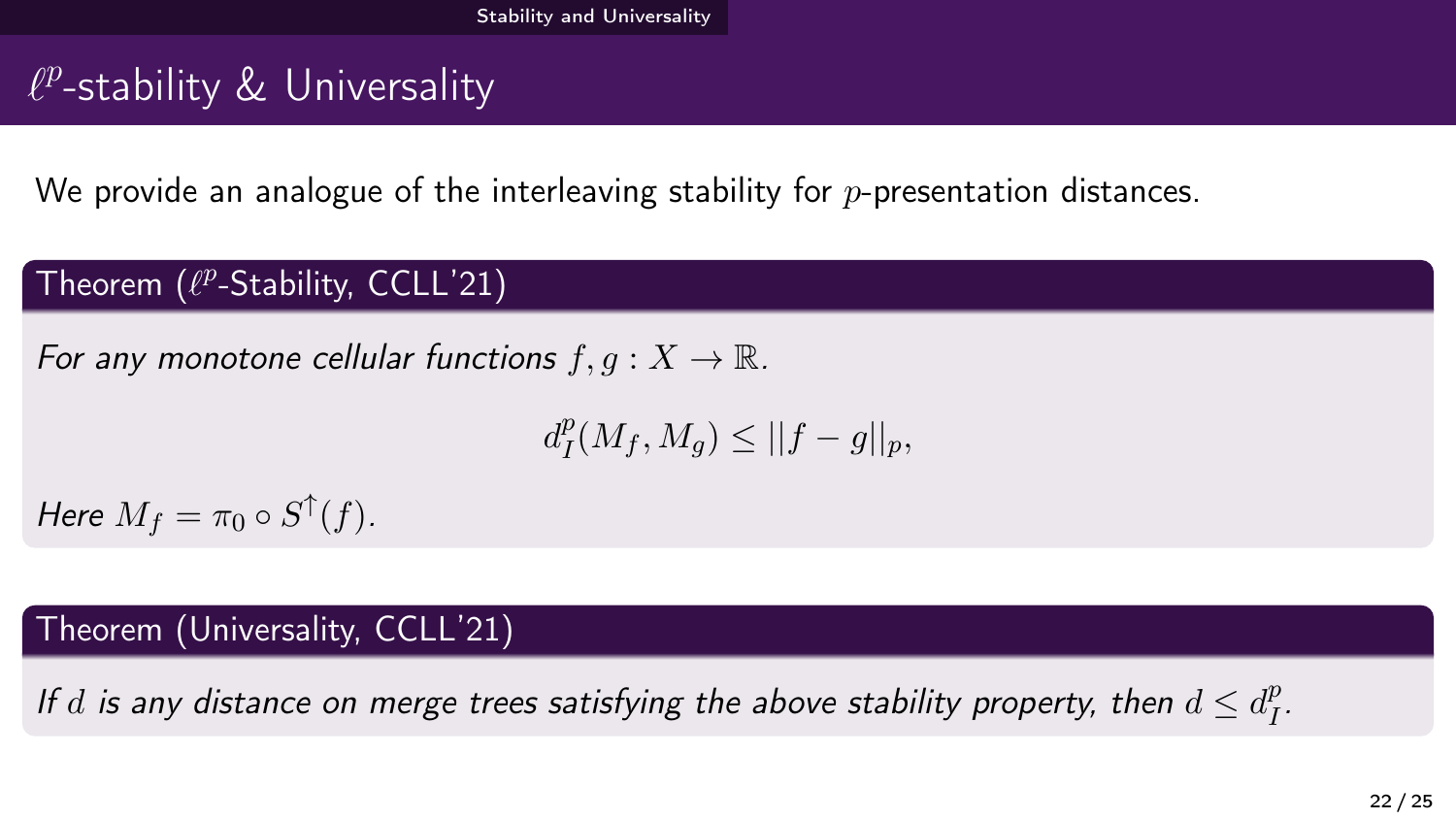# Final Thoughts

- (i) The approach of Bjerkevik and Lesnick seems to generalize to a much broader class of objects. Anything with a notion of presentation where generators and relations have gradings in a metric space should work.
- (ii) However, these metrics feel very complex; NP-most likely.
- (iii) Geometry and stratification theory should guide when the infimum—when passing from the semi-distance to the actual distance—is actually obtained.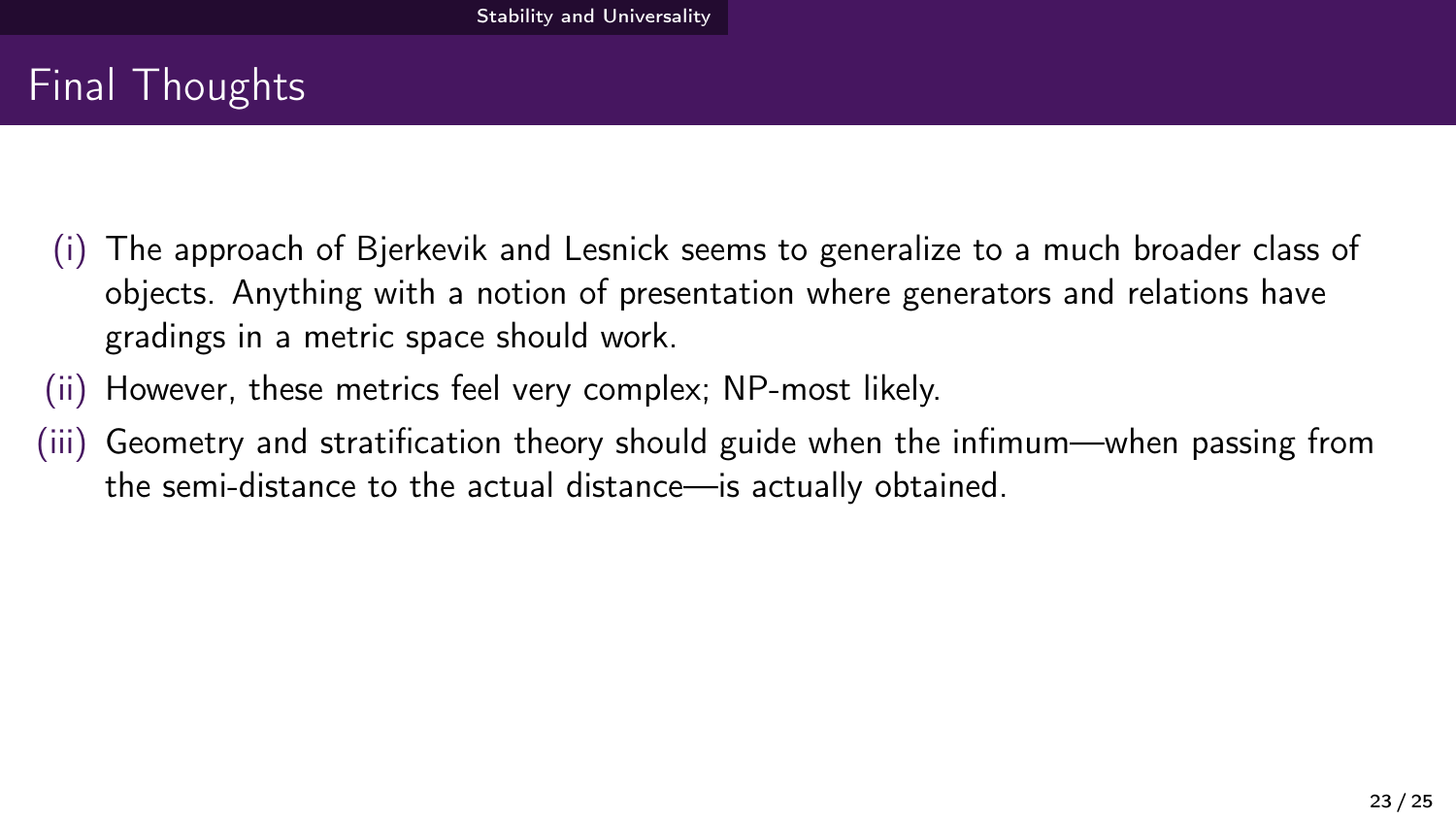# Final Thoughts

- (i) The approach of Bjerkevik and Lesnick seems to generalize to a much broader class of objects. Anything with a notion of presentation where generators and relations have gradings in a metric space should work.
- (ii) However, these metrics feel very complex; NP-most likely.
- (iii) Geometry and stratification theory should guide when the infimum—when passing from the semi-distance to the actual distance—is actually obtained.

# Thank you for your attention!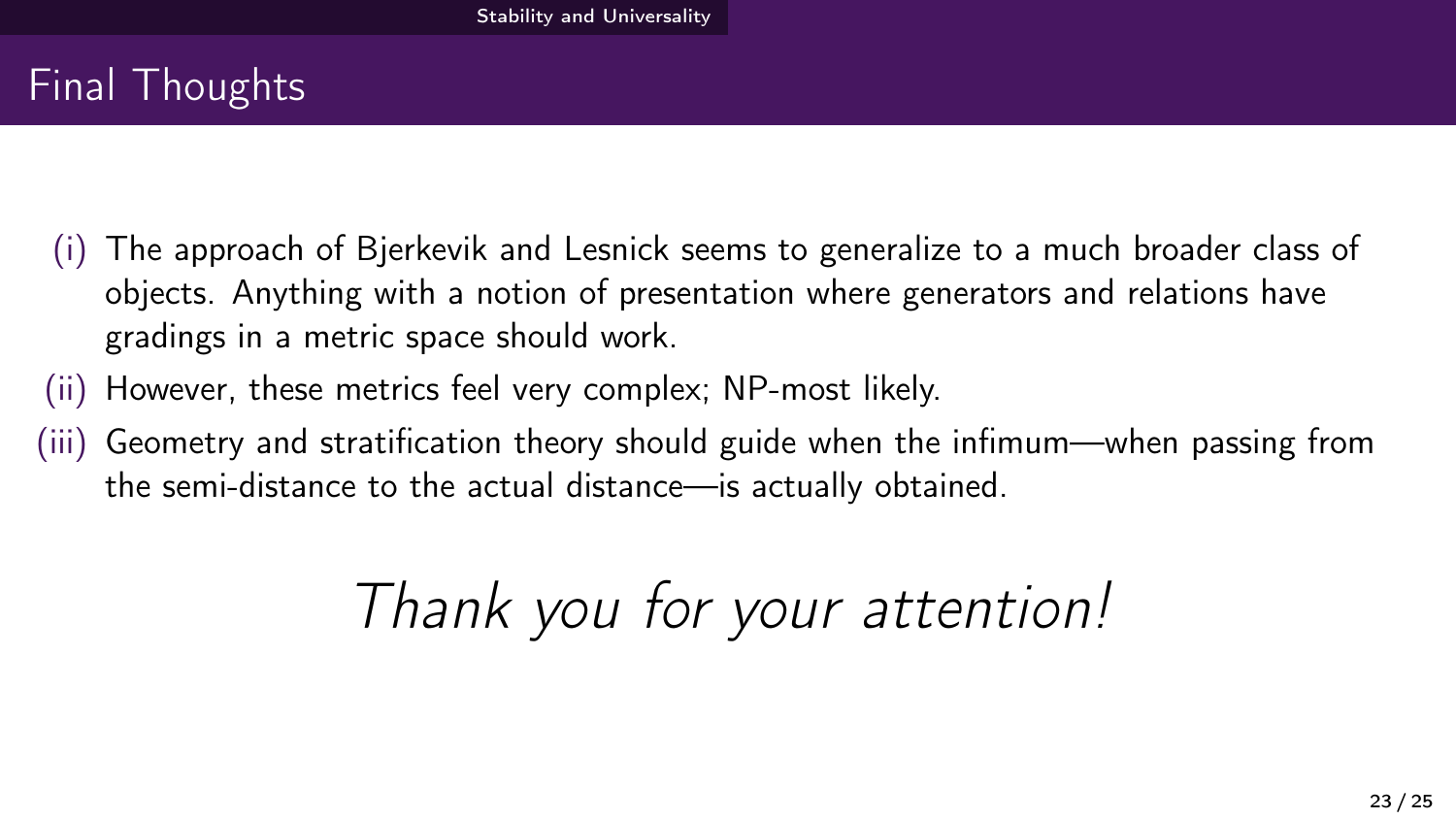- <span id="page-24-3"></span>[BL21] Håvard Bakke Bjerkevik and Michael Lesnick.  $\ell^p$ -Distances on Multiparameter Persistence Modules. 2021. arXiv: [2106.13589 \[math.AT\]](https://arxiv.org/abs/2106.13589).
- <span id="page-24-1"></span>[Car+13] Gabriel Cardona et al. "Cophenetic metrics for phylogenetic trees, after Sokal and Rohlf". In: BMC bioinformatics 14.1 (2013), pp. 1–13.
- <span id="page-24-2"></span>[Gas+19] Ellen Gasparovic et al. "Intrinsic Interleaving Distance for Merge Trees". working paper or preprint. Dec. 2019. URL: <https://hal.inria.fr/hal-02425600>.
- <span id="page-24-0"></span>[MBW13] Dmitriy Morozov, Kenes Beketayev, and Gunther Weber. "Interleaving distance between merge trees". In: Discrete and Computational Geometry 49.22-45 (2013), p. 52.